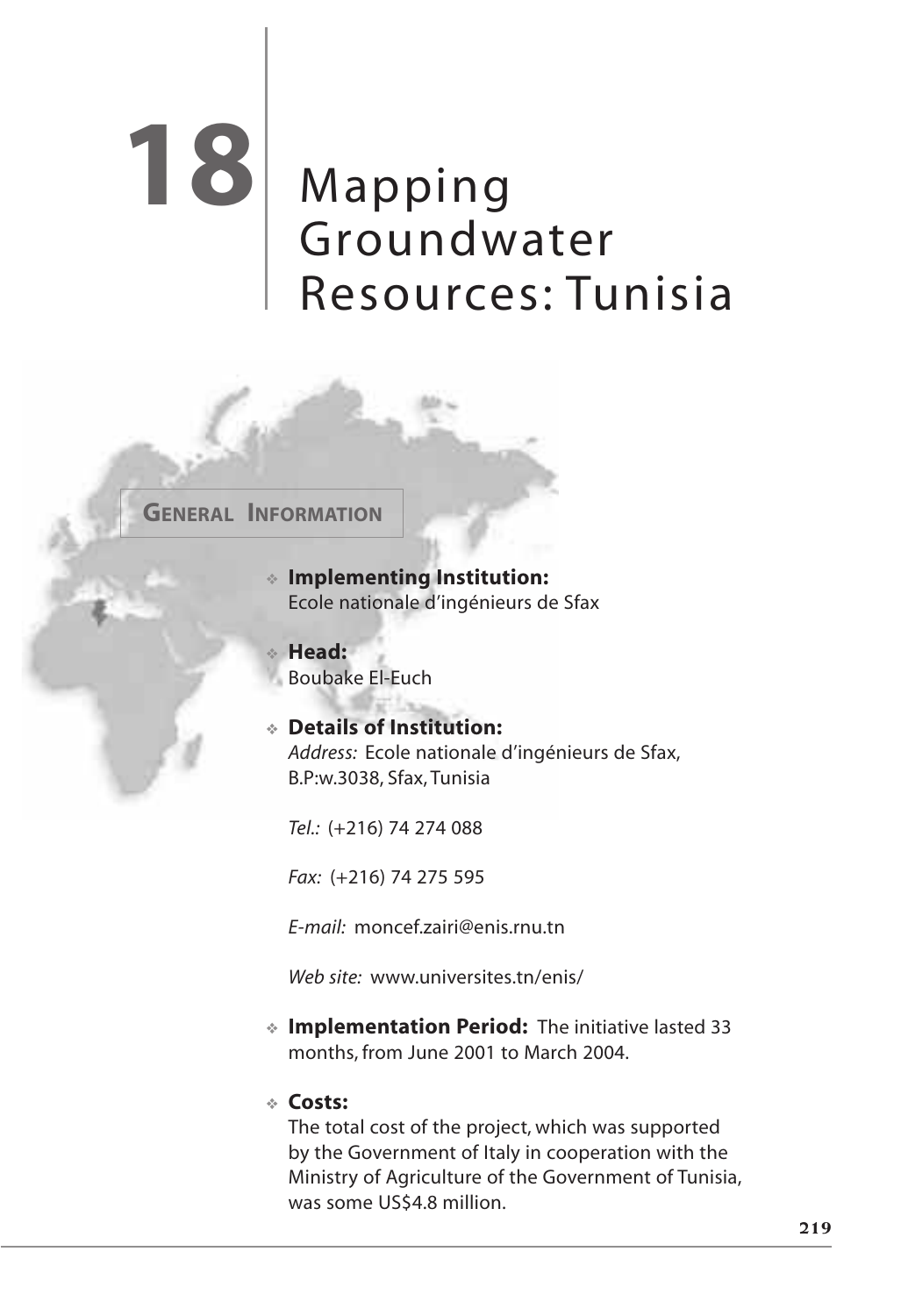## **S UMMARY**

The integrated study of the groundwater resources of the Sfax region of Tunisia is part of a larger programme for the development of regions of the Sahara and the south of Tunisia financed with the cooperation of the Government of Italy.

The main objectives of the project were to identify the groundwater resources of the Sfax region, to define their quantitative and qualitative characteristics, to develop a rational scheme based on computerized tools for the use and management of these resources, and to provide training for the engineers and technicians of the General Directorate of Water Resources (DGRE).

The methodology developed to reach these objectives was based on a multidisciplinary approach using a variety of exploration techniques. Further studies,



study area.

field investigations and laboratory analyses were then implemented to complete the data-gathering component of the project. These data were then fed into a database and analysed to determine whether the groundwater systems identified were being overexploited or not and, given predictions for future trends in population growth and water requirements in the region, whether aquifer water could sustainably supply these needs.

# **B ACKGROUND AND J USTIFICATION**

In Tunisia, particularly in the south of the country, groundwater is the main water resource and is used by agriculture (80 per cent), industry (10 per cent) and domestically (5 to 10 per cent).

The Sfax region, located on the east coast of the country (fig. 1), has an underground water system composed of a deep confined aquifer and 15 water tables or surface aquifers that are delimited by their respective catchment areas.

Recently, water management authorities have been facing problems associated with declining water quality and increasing demand for water through population and economic growth and the improved standards of living that accompany such changes. Indeed, although some 10 million cubic metres of water were pumped from a deep-lying aquifer each year from 1978 to 1986, between 1987 and 2003, this quantity increased to some **Figure 1.** Location map of the project 26 million cubic metres (fig. 2).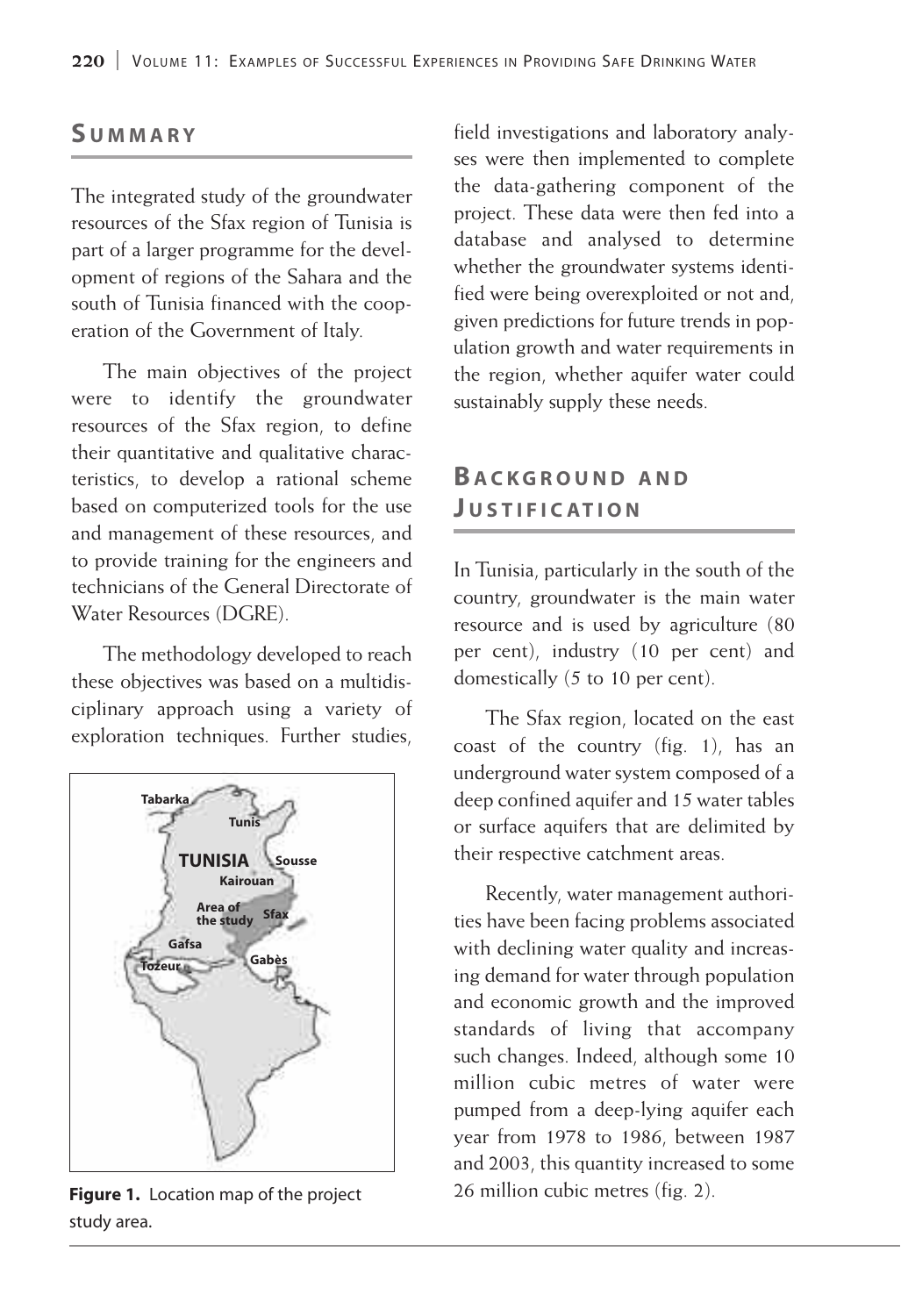

**Figure 2.** Annual exploitation of the Sfax deep aquifer.

The 15 surface aquifers are also believed to be overexploited, especially near the coast. In addition, the quality of the water that they contain has become degraded owing to their increased exploitation through the construction of new pumping wells, the intrusion of seawater and the infiltration of water that has been used to irrigate crops.

Until recently, the lack of any synthesis, interpretation and archiving of data concerning these aquifers led to the lack of an accurate description of them. This, in turn, led to the region's water resources being undervalued and hence to difficulties in establishing a suitable management plan.

Against this background, the regional water resources management authority was facing a major problem in gathering, synthesizing, interpreting and updating data on the aquifers. In particular, a safe, sustainable yield of both the surface and deep aquifers was not well defined. Since monitoring wells and piezometers (devices used to monitor water flow and measure water pressure in aquifers) are located mainly in the coastal area, the hydrodynamic characteristics of the aquifers are not well defined over their full ranges.

Ensuring the sustainable management of the groundwater resources requires an understanding of the behaviour of water in the underground systems. Owing to the large size of the project area (fig. 1) and the quantity of data needed to characterize the aquifers properly, particularly those that are being highly exploited, the use of computerized tools is necessary. Hence, the first phase of the current project was to construct a hydrogeological database based on locations mapped precisely using a geographic information system (GIS). The combination of these techniques permitted the processing and interpretation of the data gathered during the remainder of the project, including data collected from deep and shallow borings, seismic tests, piezometer readings and geoelectrical profiles.

The ultimate aim of the project is to define both the safe and sustainable groundwater yield for the aquifers of the Sfax region and the areas from which they are recharged. Protecting these recharge areas, for example through soil conservation techniques, and improving the rate of infiltration of water down to the aquifers will help to protect the aquifers themselves. To achieve these aims required the creation of a network for monitoring changes in the quality and quantity of groundwater, the identification of highly vulnerable areas, the establishment of procedures to protect aquifers from sources of pollution, and the establishment of a procedure for the effective management of groundwater data.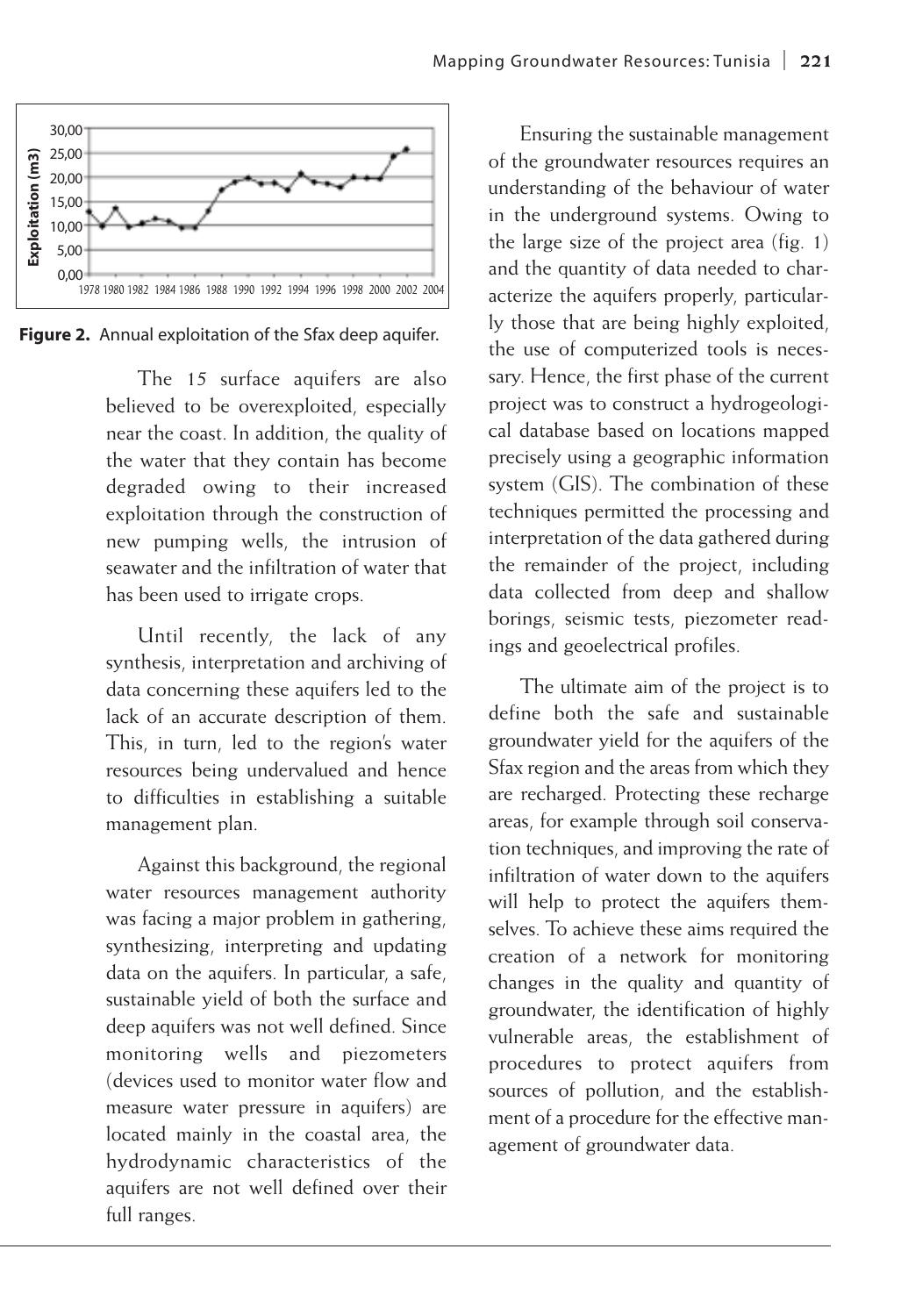# **DESCRIPTION**

First, the existing hydrogeological knowledge of the groundwater situation in the Sfax region was examined. This included searching for all relevant studies carried out by both public and private organizations in Tunisia, including aerial surveys, cartography, climatology, geology, groundwater chemistry, hydrology, geophysics, drillings and piezometric fluctuations.

Beginning in October 2001, a systematic inventory of all deep and surface groundwater wells was also carried out. By May 2002, a total of 13,326 water sources had been inventoried and localized on digitized topographic maps (fig. 3). During this phase of the project, 19 geological maps at a scale of 1:50,000 were constructed on the basis of aerial photographs and calibrated and verified in the field. Each map indicates the precise locations of geological formations and the main faults in the region. These maps were also digitized and stored in the GIS database constructed using Microsoft Access software.

Data collected during the inventory included the identification, characteristics and use of the water wells and an assessment of the quantity of water that they contained. Water level, temperature, electric conductivity and pH were measured *in situ* and samples were also taken from wells provided with pumping equipment so that more thorough chemical analyses could be completed in the laboratory.



**Figure 3.** Map of the Sfax region showing the location of all the wells identified during a comprehensive inventory.

Some 3,000 samples of water from pumped wells were analysed for the presence of several elements, including calcium, magnesium, potassium and sodium, as well as bicarbonate, chloride and sulphate ions and trace levels of bromide, iron, manganese and nitrate. Isotopic studies of hydrogen (including deuterium and tritium), oxygen and carbon, which involve analysing the weights of different atoms of the same element, were carried out to determine the recharge rate of aquifers and their dimensions.

Seismic mapping and geoelectrical measurements helped in the construction of completely new maps of the deep reservoirs and surface aquifers, respectively. These maps combined the use of depth and thickness contours with isochrons, or lines linking points at which the water has travelled the same amount of time from a given source. More than 100 geoelectrical tests also permitted the identification of the groundwater zone affected by seawater intrusion.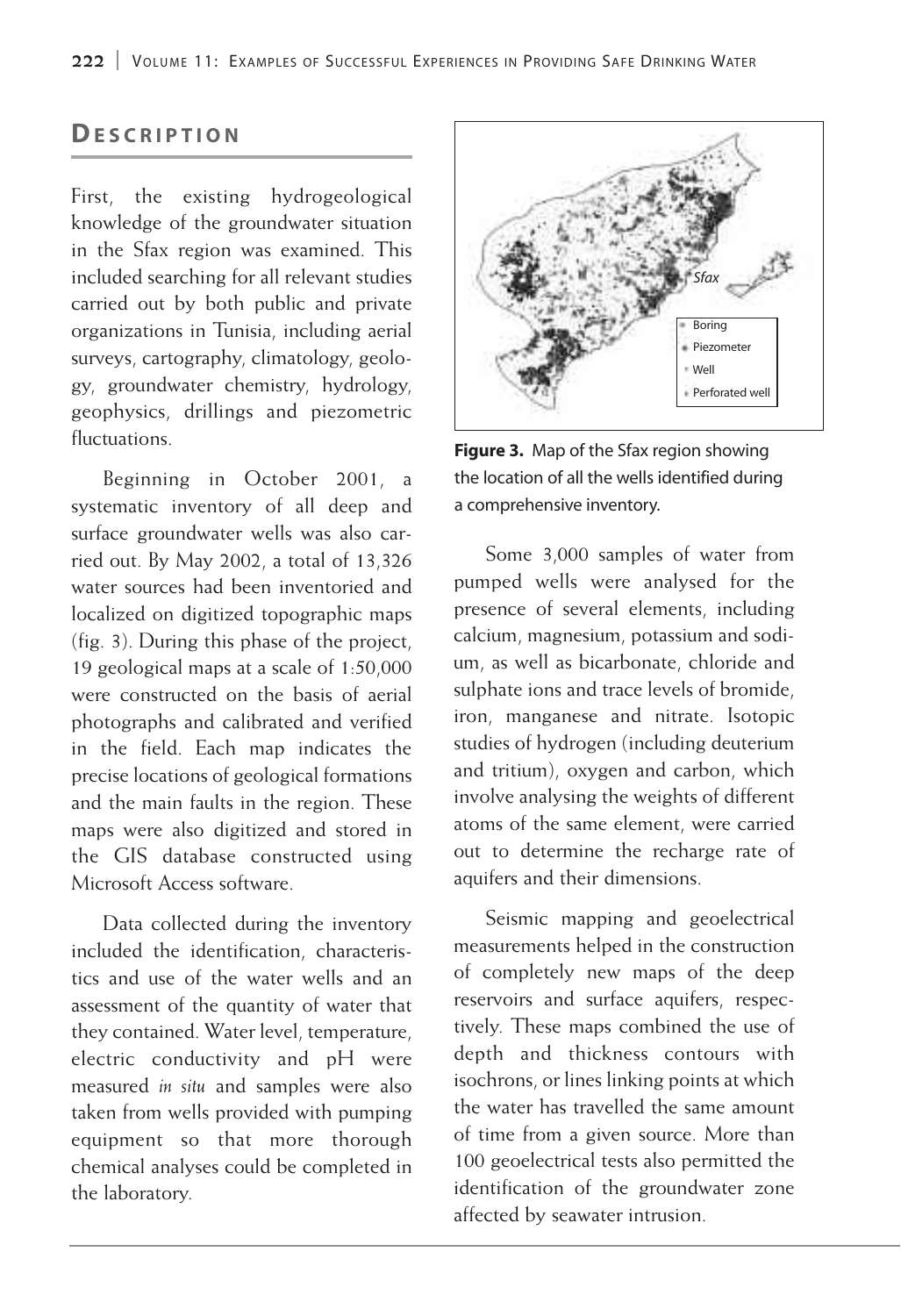Seven piezometers were installed at depths ranging from 400 to 800 metres and another 48 at depths from 50 to 120 metres. These piezometers help to monitor changes in water level and water quality.

Analysis and synthesis of the data collected have allowed scientists at the Ecole nationale d'ingénieurs de Sfax to define the aquifer system of the Sfax region.

#### **Deep Aquifer**

The deep aquifer has been shown to cover an area of 14,000 square kilometres (including an offshore part of some 3,500 square kilometres). It is contained within bodies of sand varying in thickness, with the maximum thickness in the central part of the basin (fig. 4). Within this aquifer, water flows from northwest to southeast and has a salinity that varies from 3 to 10 grammes per litre. However, in most of the basin, the salinity is less than 4.5 grammes per litre. In the south, around Skhira, however, the salinity is closer to 9 grammes per litre.

Analysis of tritium, an isotope of hydrogen, revealed the absence of an actual refill of the aquifer. This was confirmed using measurements of carbon isotopes, which suggest that the water in the deep aquifer has been there for between 14,000 and 38,000 years without being added to and can be regarded as "fossil" water.

To model the past and future exploitation of the deep aquifer, piezometric readings taken in 1988 were used to calibrate the baseline or steady state.





The model, developed using FEFLOW software, was then tested using real piezometric readings and water extraction data recorded between 1988 and 2002. These provisional simulations allowed assessments to be made on the state of the aquifer based on projected water demands from industry, agriculture and domestic users until 2030.

#### **Surface Aquifers**

Before the present study, the near-surface groundwater system of the Sfax region was thought to be composed of 15 water tables, the limits of which were correlated to catchment areas (fig. 5a). However, using the hydrogeological data obtained from the various surveys and analyses, the whole area was divided into just two water tables (fig. 5b). Water in the coastal aquifer flows towards the sea, while water in the continental aquifer flows inland.

The coastal aquifer, composed of ten of the original water tables, covers an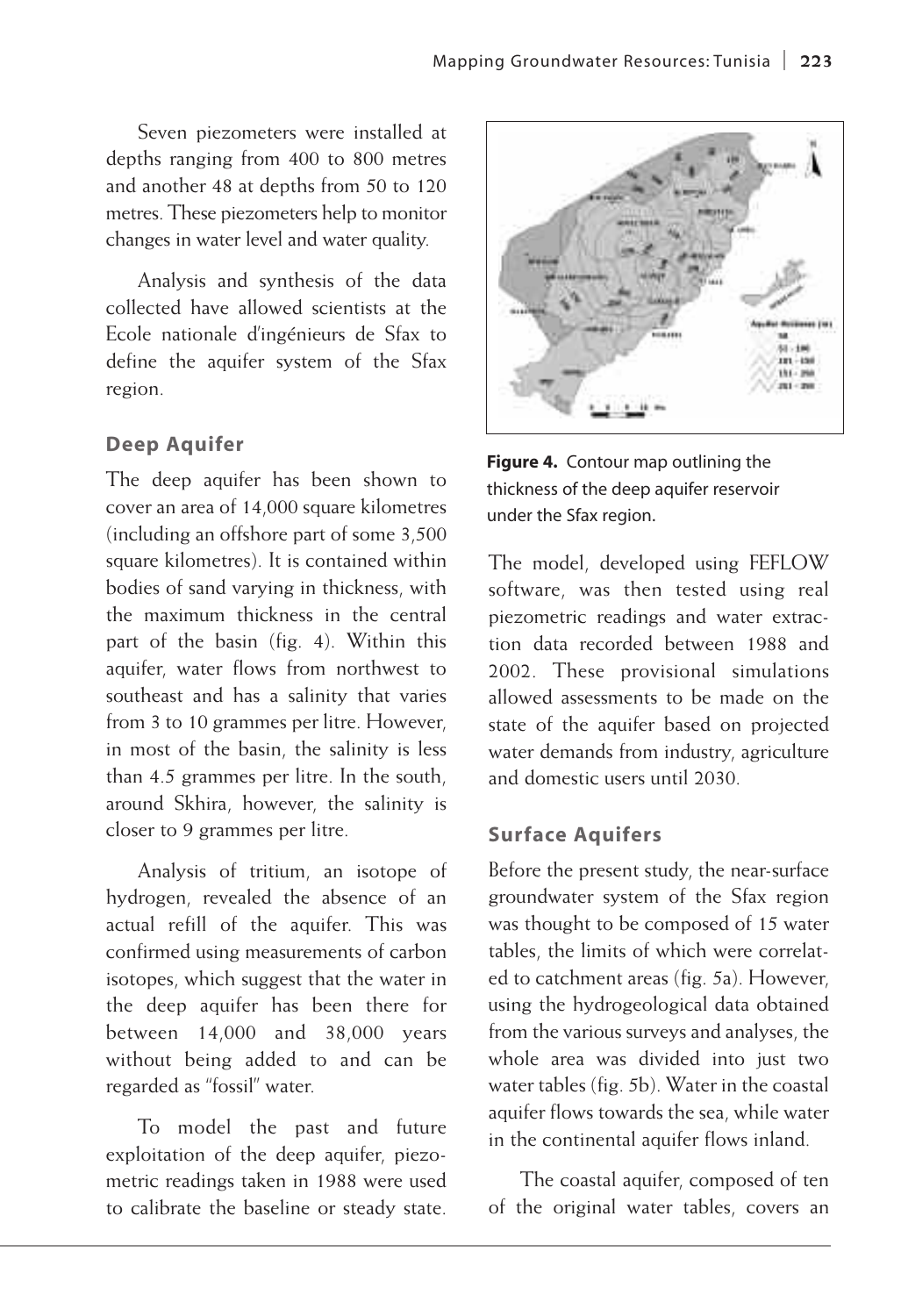

**Figure 5a.** Presumed limits of the water tables of Sfax, determined by the limits of watersheds;

area of 6,477 square kilometres. Its thickness varies from 8 to 60 metres, with an average of 30 metres. Within the aquifer, water flows from northwest to southeast towards the sea and, as it does so, the salinity rises from 0.3 to 23 grammes per litre where seawater intrusion affects the water quality.

As with the deep aquifer, simulations were carried out entering the data collected into the models developed using FEFLOW software. For the coastal aquifer, the baseline was taken to be 1975 and the model was checked against data recorded between 1975 and 2002 and projected forward to 2030. These analyses revealed that, in the case of this coastal surface aquifer, there is already a negative balance between inflow and outflow and that the water table is overexploited by some 4 million cubic metres a year.



**Figure 5b.** Limits of the two new water tables, the continental and the coastal, defined by hydrogeological characteristics.

The continental water table corresponds to five of the original watershed aquifers and covers an area of 1,838 square kilometres. It averages 28 metres in depth, with a minimum of 20 metres and a maximum of 42 metres. Currently, this aquifer is underexploited, with a positive balance of 6.5 million cubic metres of water a year. The salinity of the water in the continental aquifer varies from 4 to more than 10 grammes per litre.

A medium-depth aquifer was also identified in three wells 150 metres below the surface. The water in this aquifer has a salinity of between 2.5 and 5 grammes per litre.

#### **PA R TNERSHIPS**

The project was undertaken in collaboration with both local and national water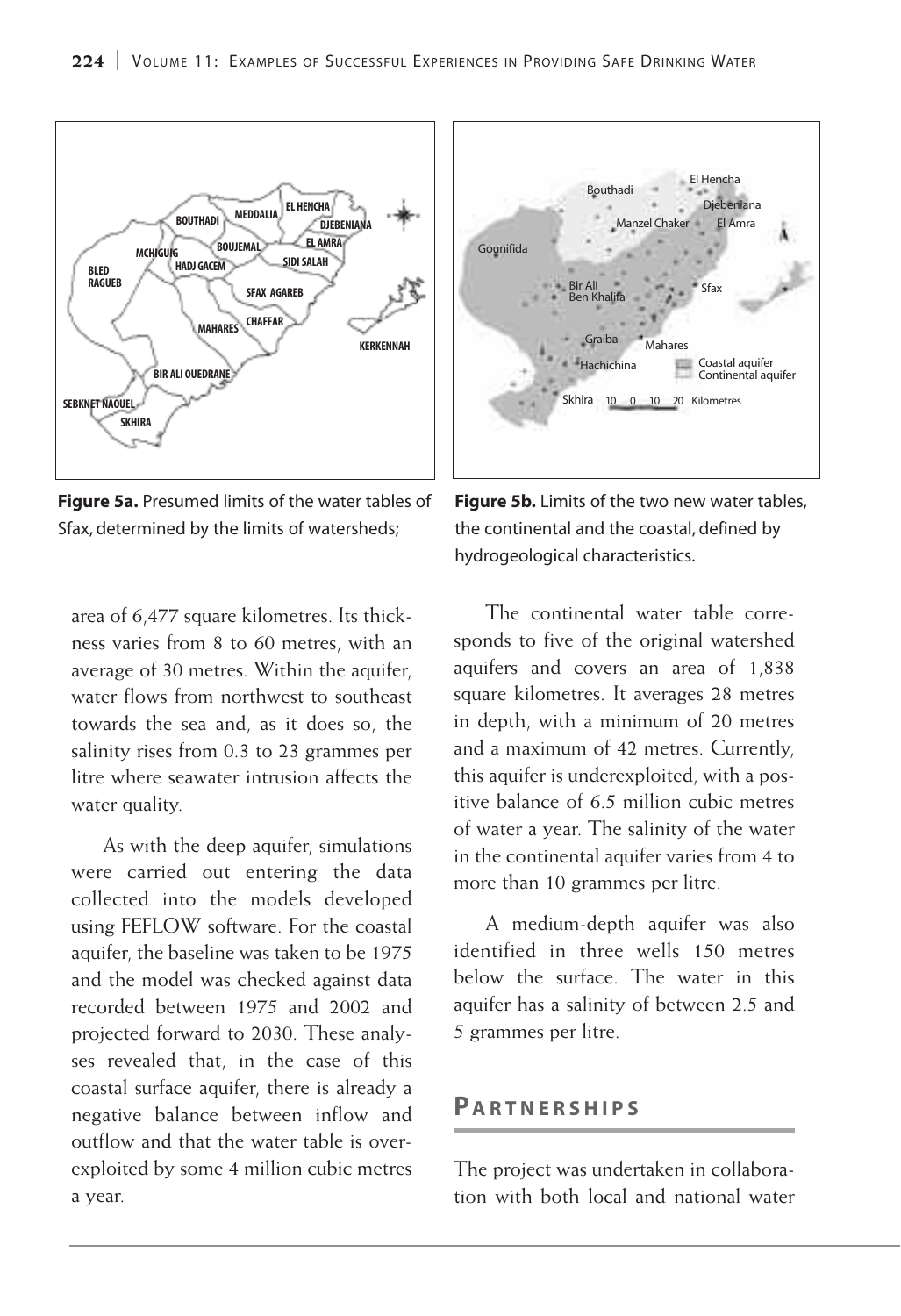resource management authorities. Thus, the research interests of the scientists at the Ecole nationale d'ingénieurs de Sfax were carried out considering also the requirements of the groundwater management and planning authorities. The involvement of young scientists in the project should also mean that trained personnel are available for future administration positions.

## **REPLICABILITY**

The methodology developed in this study, including the computerization of data, the creation of a database, the utilization of GIS mapping and the development of mathematical models for optimizing the management of water resources, can easily be replicated in other hydrogeological basins in Tunisia and elsewhere. Indeed, a postgraduate student has proposed applying the techniques and methodologies developed for the Sfax region to mapping the hydrogeological system of the adjacent Sidi Bouzid region as his thesis topic.

# **P OLICY I MPLICATIONS**

The identification of zones where the groundwater is being highly exploited and where groundwater quality is being degraded has permitted the water management authorities to designate protective boundaries, in particular around areas suffering from seawater intrusion and those where piezometric readings are falling. The drilling of new

wells for exploiting groundwater is now forbidden in these areas.

A government scheme provides favourable financing arrangements and other inducements to farmers wishing to develop and expand their irrigation systems. However, in order to control such development, each application for an irrigation project is carefully checked against the maps produced during the project and the local groundwater quality and availability. Thus, GIS inputs and other data supplied by the project are playing a major role in the decision-making process for the approval or rejection of these schemes and are assisting the sustainable development of the region.

# **L ESSONS L EARNED**

During the inventory of the wells, some farmers objected to providing information about their operations and water consumption practices even though the aims of the project were explained to them in an effort to gain their confidence. Therefore, it was necessary to attempt to verify much of the data collected in this way.

Although the objective of the project was not necessarily aimed directly at involving the public, as a consequence of the general scarcity of water in Tunisia, the media were interested in broadcasting updates of the findings and recommendations. Thus, the Tunisian public can be considered to be aware of the necessity to preserve and protect the nation's water resources. Improper water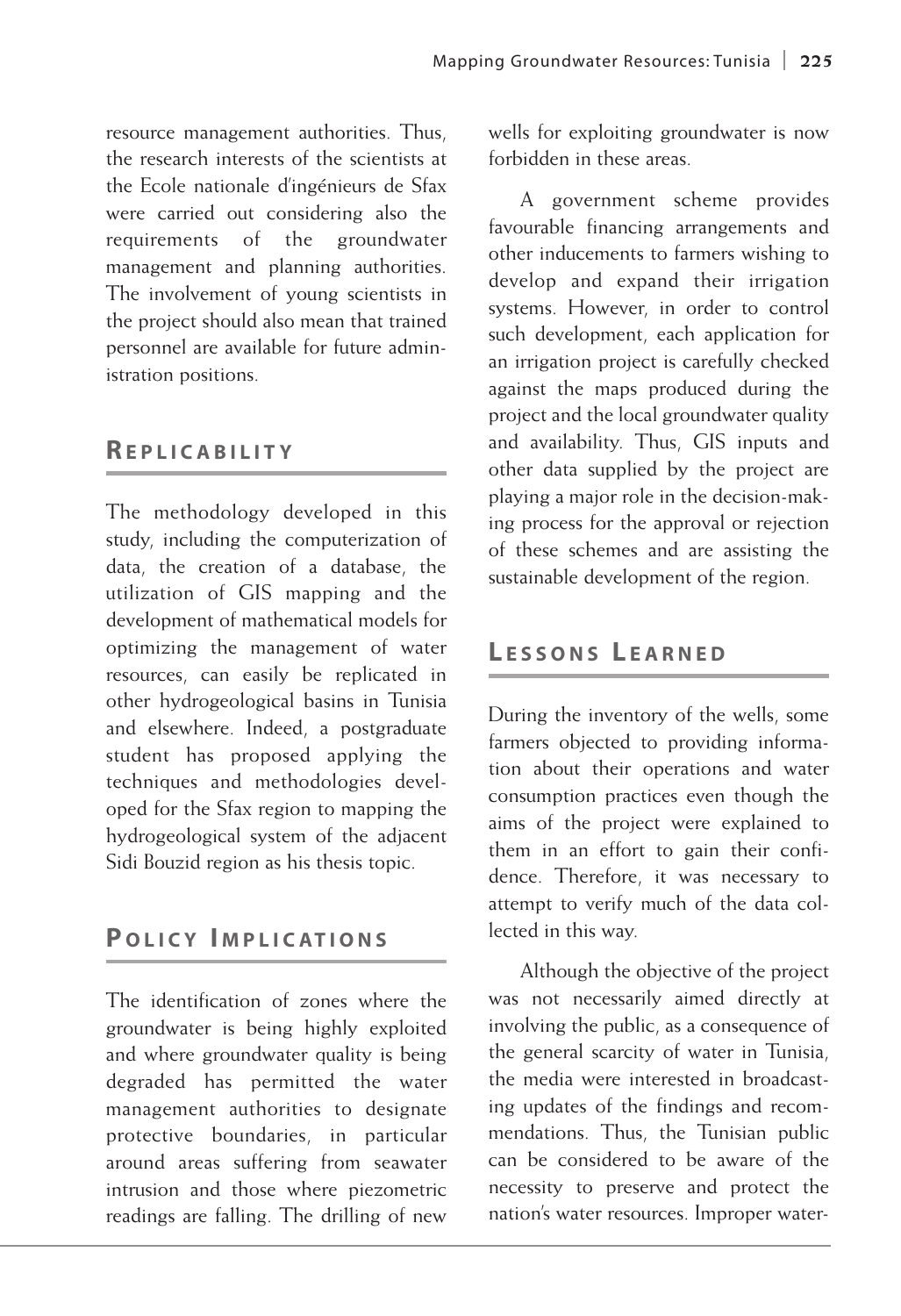use practices relate mainly to the lack of financial resources.

## **I MPACT**

The project provided an assessment of the available groundwater in both the deep and surface aquifers of the Sfax region. The comparison of this resource in relation to the needs of the agricultural and industrial sectors and domestic use has permitted the development of scenarios for the optimal exploitation of these water sources with the help of the mathematical models. These models depend on the wealth of information now logged into a specially created database containing the locations of wells mapped by GIS and the chemical components of the water that they contain. In other words, the collation and analysis of this data have permitted the better management of the region's water resources and have allowed decisions to be made concerning their safe and sustainable exploitation until at least 2030. Such sustainable utilization of resources is the basis of economic, environmental and social success. Environmental sustainability has been ensured by the implementation of a development plan that aims to prevent the deterioration of water quality by the intrusion of seawater into the coastal surface zone or by the intensive use of agrochemicals in sensitive areas.

Another major achievement of the project has been to ensure that the studies and measurements are continuing even after the contractual period of the

project has ended. A unit has been established to collaborate with the local administration to continually refine and update the data.

During the period of the project implementation, many training workshops were organized and attended by DGRE technicians and engineers as well as young researchers from the University of Sfax. Subjects covered included the use of databases, digitizing maps and GIS use, modelling, boring and well test activities and interpretation, geophysical interpretation, and chemical and isotopic analyses and interpretation. Thus, there is now a nucleus of well-trained personnel in both academia and the public sector who will continue to apply the principles of sustainable water exploitation throughout their careers.

# **F UTURE PLANS**

Three doctoral projects have been proposed by the University of Sfax concerning: the follow-up of the qualitative and quantitative survey of the region's water tables; the characterization and modelling of seawater intrusions into the coastal aquifer; and the construction of a model for water resource management in the region. These studies will add to the fundamental knowledge required for the sustainable development of the region's water resources.

There are also plans to begin collaborations with university researchers in both France and Spain.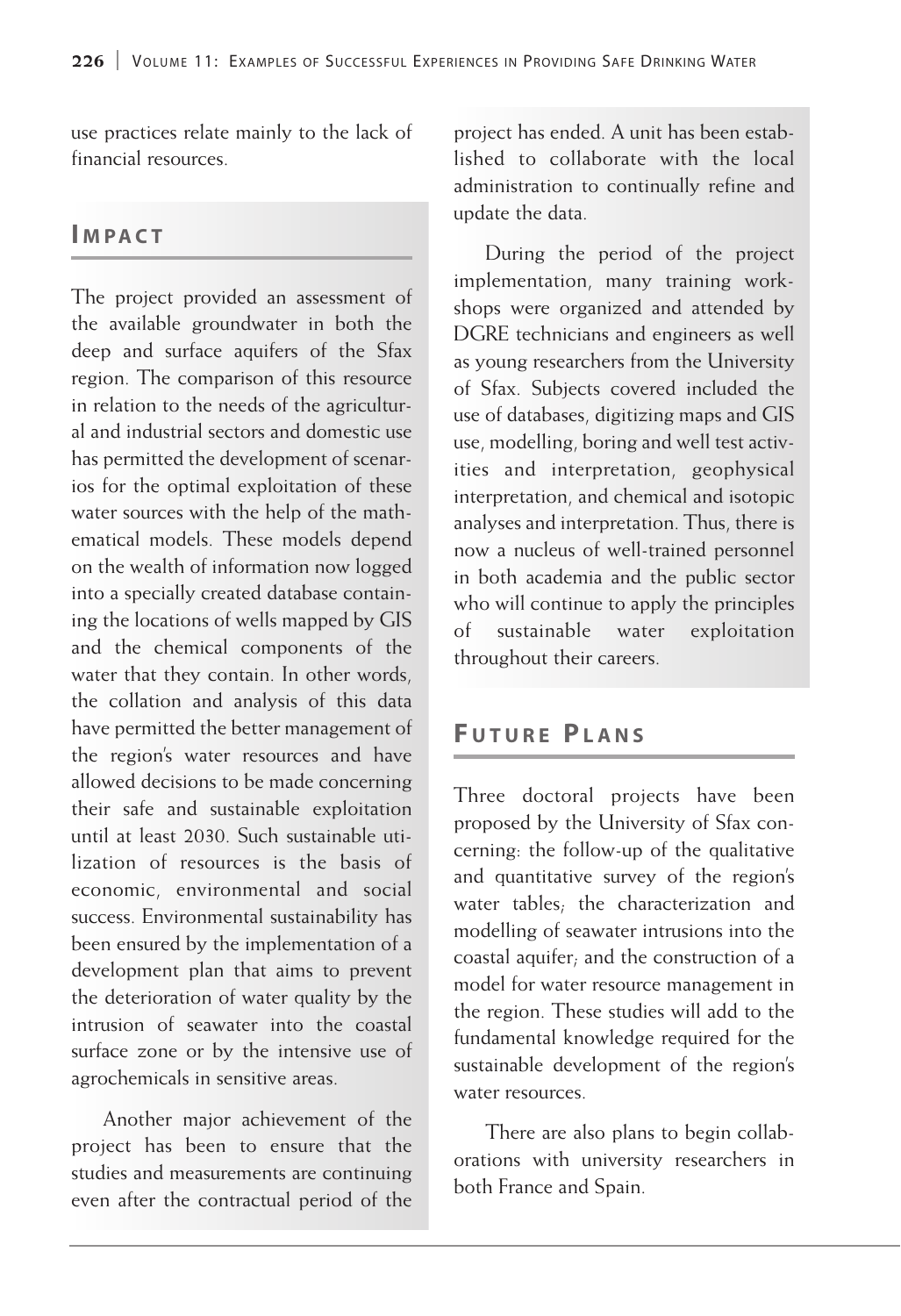## **P UBLICATIONS**

During the project period, ten master's degrees were awarded to students:

**Ben Akacha, M.:** Study of the mio-plioquaternary series and tectonic and morphologic evolution in the region of plateau of Agareb and Sfax plain;

**Bouaziz, S.:** Construction of a geographic information system for the study of the geology of Sfax;

**Ghribi, R.:** Geomorphologic and neotectonic study of the exoreic wadis of the meridional part of Sfax plain;

**Hajji, S.:** Modelling of the deep aquifer of Sfax;

**Hassine, S.:** The management of the water resources of the Chaffar water table;

**Karray, I.:** Study of the environmental vulnerability of the Skhira water table;

**Smida, H.:** Contribution of the GIS to the study and management of water resources: Case of the Chaffar water table;

**Trabelsi, N.:** Construction of geographic information system for the deep aquifer of Sfax;

**Trabelsi, R.**: Hydrogeology of the phreatic aquifer at the North of Sfax: Mineralisation and marine intrusion evolution;

**Triki, I.:** Analysis and optimisation of Sfax water tables monitoring network.

## **Case Study Prepared by:**

#### **Moncef Zairi**

*Address:* Ecole nationale d'ingénieurs de Sfax, B.P:w.3038, Sfax, Tunisia *Tel.:* (+216) 74 274 088 *Fax:* (+216) 74 275 595 E-mail**:** moncef.zairi@enis.rnu.tn

## **Project Participants:**

**Hamed Ben Dhia,** director of the university team.

**Moncef Zairi,** technical coordinator of the university team: Calibration and verifications of mathematical models, training field teams and writing reports.

**Samir Bouaziz, Raouf Ghribi** and **Saloua Bouaziz:** Used aerial photos to produce 19 geological maps at a scale of 1:50,000.

**Mourad Bedir** and **Nabil Ghorbel:** Analysed and reinterpreted the existing seismic and electrical geophysical data. N. Ghorbel also verified and interpreted geoelectrical data.

**Kamel Zouari:** Conducted the isotopic investigations.

**Samia Tagina:** Coordinated the field teams for inventorying the wells and collecting other data.

**Hamda Trabelsi:** Helped to supervise field activities and hydrogeological data processing.

**Monem Kallel** and **Jalel Bouzid:**  Carried out chemical investigations.